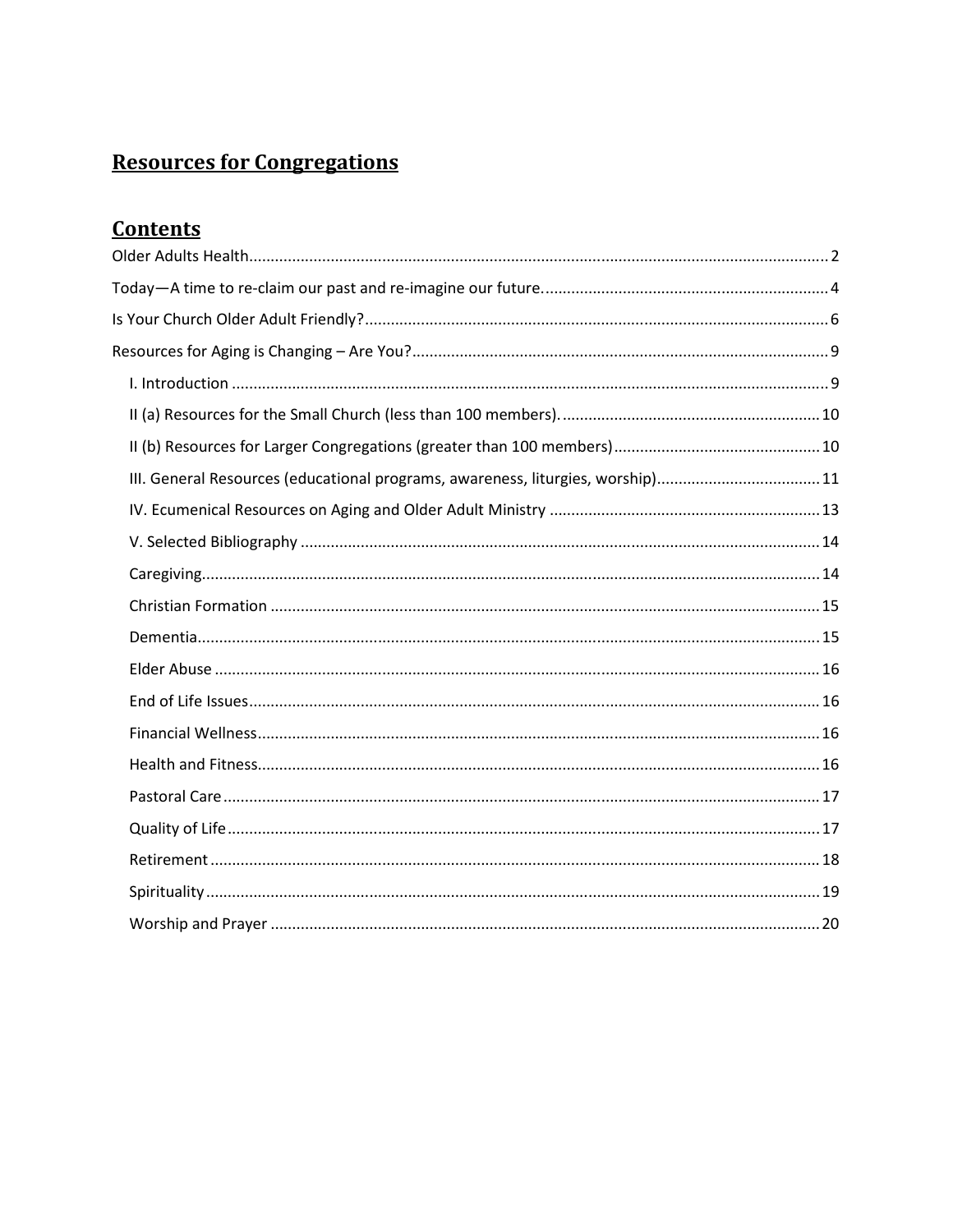# Older Adults Health

### *By Dr. Marie Bernard*

It has often been stated that aging is not for sissies. There is some truth to that saying. As we age, there are changes in our bodies that remind us that we are no longer in our 20s. However, we are fortunate to live in an era that affords considerable longevity. The focus of this essay will be to review the data regarding longevity and the illnesses that may accrue over time. Actions that can be taken to optimize health and longevity will be highlighted.

At the beginning of the  $20<sup>th</sup>$  Century, average life expectancy was only 40 to 50 years. Now, in the 21<sup>st</sup> Century, newborns can anticipate living at least to age 78. Once one passes the  $65<sup>th</sup>$ birthday, the likelihood of making it to 85 is high. If you make it to 85, the likelihood of making it to 92 or older is even higher. The fastest growing segments of the population are octogenarians and centenarians.

Ultimately, the cause of death in the  $21<sup>st</sup>$  Century, as opposed to early in the  $20<sup>th</sup>$  Century, is chronic diseases, rather than infections and injuries. Heart disease, cancer, stroke, diabetes, lung disease, Alzheimer's disease, are among the top causes of death in those 65 years of age and older. Common illnesses that accompany and often underlie these illnesses are high blood pressure, arthritis, and high lipid levels. It is common for an individual who is well beyond the age of 65 to have more than one chronic condition, requiring multiple medications. With the accumulation of chronic illnesses, and particularly with advancing age, it is not uncommon for an individual to have declining strength and vitality. Medical professionals often describe individuals who have advanced forms of decline as frail.

There are changes in the body with aging that contribute to the development of frailty, regardless of the development of chronic illness. As we age, we hit our peak bone, and muscle size or mass in our 30s. Thereafter, there is progressive decrease in both. For women, around menopause, there is a particular decrease in bone mass due to decline in estrogen levels. By the time men and women reach their 70s, they have demonstrable decreases in the mass of both bone and muscle, leaving them at risk for fractures with falls, and less able to carry packages or conduct activities that require strength. Of course, the degree to which there is a decline varies among individuals. However, even master athletes demonstrate declines.

Of course, everyone worries about declines in mental function with aging. It is clear that some functions change. Short-term memory and the rapidity with which one can respond to mental stimuli become less efficient than when one is younger. However, with age there truly is wisdom. Older individuals are better than their younger counterparts in synthesizing information. Nonetheless, progressive age is associated with increased risk for Alzheimer's disease (AD) and other dementias. Probably fewer than one in 20 adults 65 and older have evidence of AD. However, the risk goes up with age, and as many as one in four individuals 85 and older may have evidence of AD.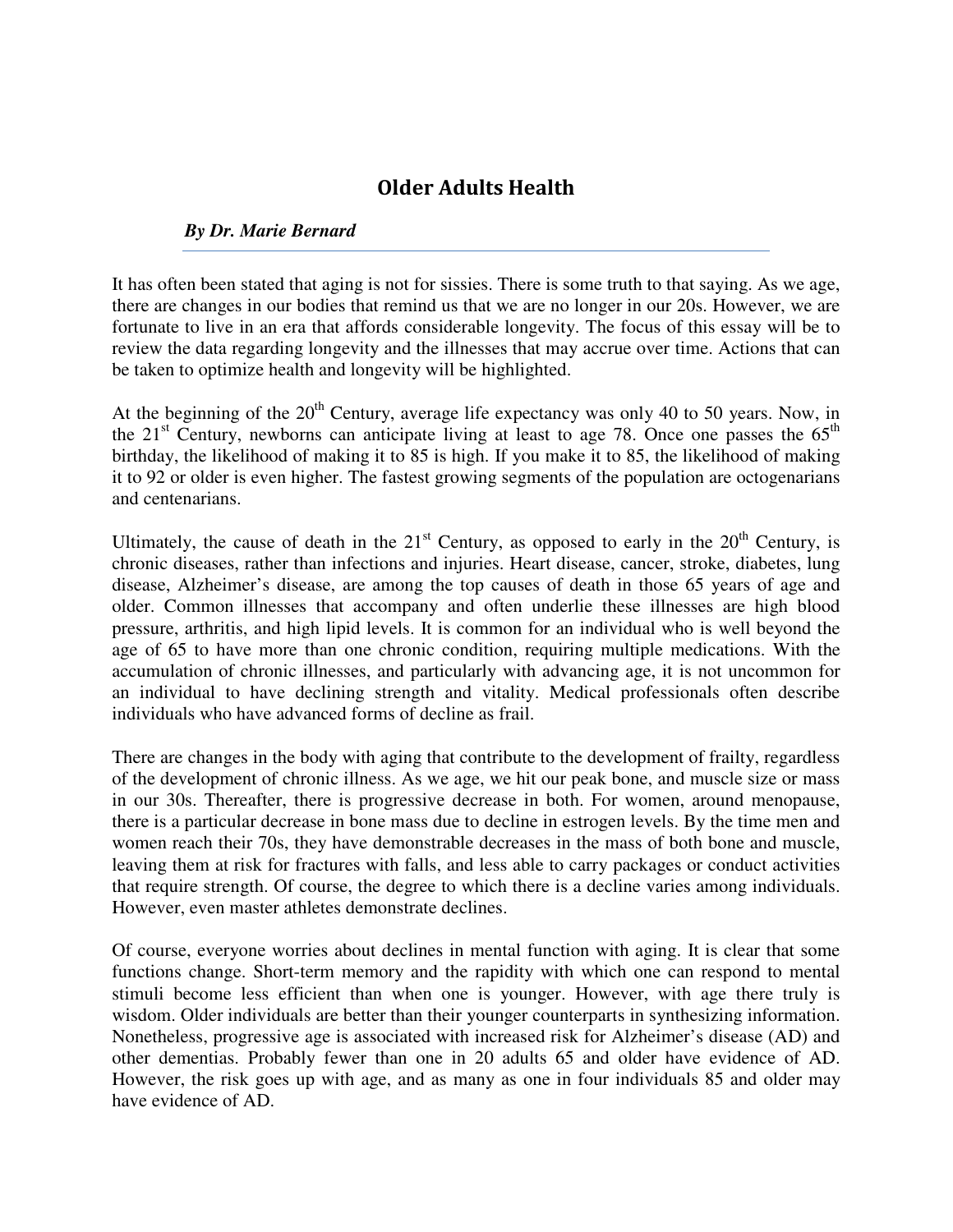So, what is one to do? There are a number of things that can be done to optimize health with longevity. Exercise and a good diet can help limit risk for heart disease, stroke, and diabetes. Exercise can also help diminish the decline in muscle mass that occurs with aging, and balance exercise can help prevent falls that may lead to fracture – a particular risk with decreased bone mass. It is never too late to start exercising. However, if one has not been active, it is important to consult with your primary care provider to be assured of what activities are safe. There are a number of resources to help with exercise guidance, noted at the end of this essay. The important consideration is activity that is enjoyable and sustainable – e.g., walking, gardening, dancing. It is recommended that one engage in up to 30 minutes of activity most days of the week. Activity that includes aerobics, stretching and strengthening of muscles, and balance, can help overcome some of the declines in muscle and bone strength described above.

Above and beyond physical activity, it is important to be engaged mentally and socially. There are no proven studies that show that mental engagement can ward off the ravages of Alzheimer's disease. However, individuals who are engaged with their community have greater well-being than those who are isolated. International studies have shown that there is more cognitive decline among individuals in countries with early retirement than in countries with later ages for retirement. Individuals who are active with faith communities appear to experience greater well being than individuals who are more isolated.

Finally, it is important to take advantage of the medical advances that have contributed to increased longevity, and to work with your health care new Annual Wellness Visit (AWV) benefit. This visit is at no cost to the Medicare beneficiary, and allows a focused visit with the health care provider to consider preventive health. It is not a physical exam. It is a review of risk factors for things like breast cancer, colon cancer, cognitive impairment, etc. The health care practitioner will use information gathered at the visit to deploy evidence-based interventions to decrease risks that may be identified. Beyond the AWV, it is of course important to be in regular contact with the primary care provider for monitoring and treatment of any identified chronic illnesses.

As noted at the outset, aging is not for sissies. However, the added years of life that have developed in the last century are an unprecedented opportunity. Those years can be optimized with focus on good health practices.

### Resources that may be helpful:

- Administration on Aging www.aoa.gov AoA has a number of programs that may be useful for older adults in the community.
- Centers for Disease Control and Prevention www.cdc.gov CDC has a healthy aging program, and information regarding exercise and diet that may be helpful for older adults.
- NIH Senior Health www.nihseniorhealth.gov This resource from the National Institutes of Health covers aging issues from A to Z.
- Go4Life campaign www.go4life.gov This program developed by the National Institute on Aging of the National Institutes of Health is designed to assist seniors in becoming more active.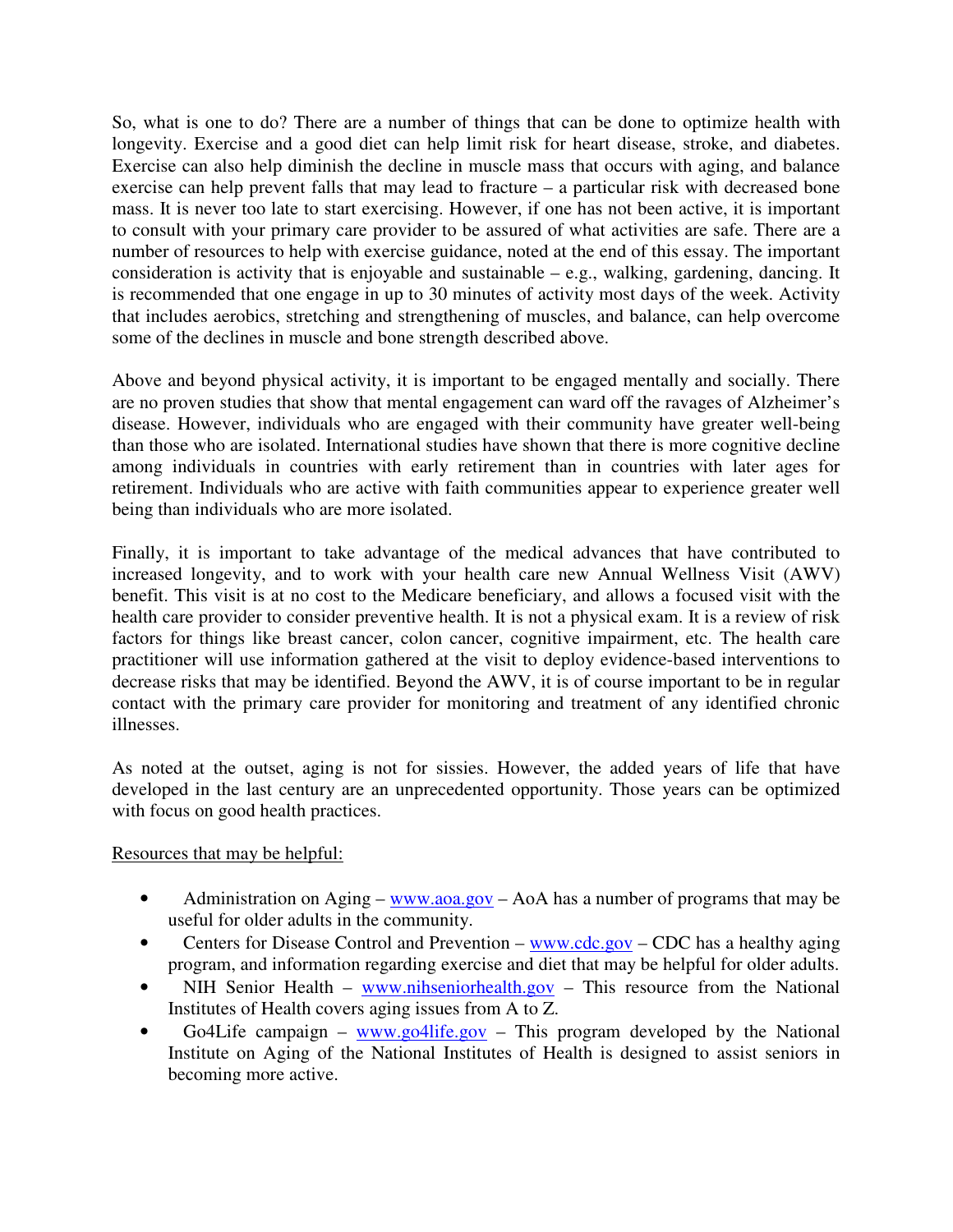# Today—A time to re-claim our past and re-imagine our future

### *Bud Holland, Member, Older Adults Ministries Task Force*

*Opportunities: Come to Terms with our History, Identify our Gifts in New Ways, and Share our Legacy* 

As we age, assuming our health allows us to do it, we have the opportunity to come to terms with our history, identify our gifts in new ways, and consider how we might pass on our legacy. One way of engaging this work is to see life as an accumulation of experience, skills, and reflections, and understand them in terms of a life portfolio.

We come to worship or other gatherings for "meaning making" from the context of our living. Sometimes the context of our living can seem to be overwhelming in its complexity. We choose to gather because we realize that we need to have other perspectives and support in order to live fully in the context. We also know instinctively that we know ourselves and life most fully in the company of others.

In our gathering we move to the holy table which can be for us not only the holy table for Eucharist but other tables of conversation and nourishment. It is here that we can catch an even larger perspective of life, and its many dimensions, as well as reflect upon what God has been up to in creation and history, what God might be saying to us now, and where God might be leading us in the unfolding future. We are often tempted to stay on this "mountaintop" but we know that we cannot forever. We are dismissed to go back into the context of living.

So we are a people of the context, a people of the gathering, a people of the table, and a people of the dismissal. As we make this journey, we also realize that we have been engaged in another set of explorations:

- **a) Remembering**
- **b) Being reminded**
- **c) Being open to be surprised**

As we gather we weave together in new ways this journey of remembering, being reminded, and being surprised into what we might call a **Life Portfolio**. Portfolios are repositories of our significant life experiences, experiences that have informed our relationships, work, spiritual and vocational journeys, the stewardship of our resources, and the care of our emotional and physical health.

We have many things in our portfolios: our early work, various transitions in our lives and work, the difficult times where our journey may not have been clear or was especially struggling, the ways we have worked through these experiences, examples of our best learning and work, and many other remembrances.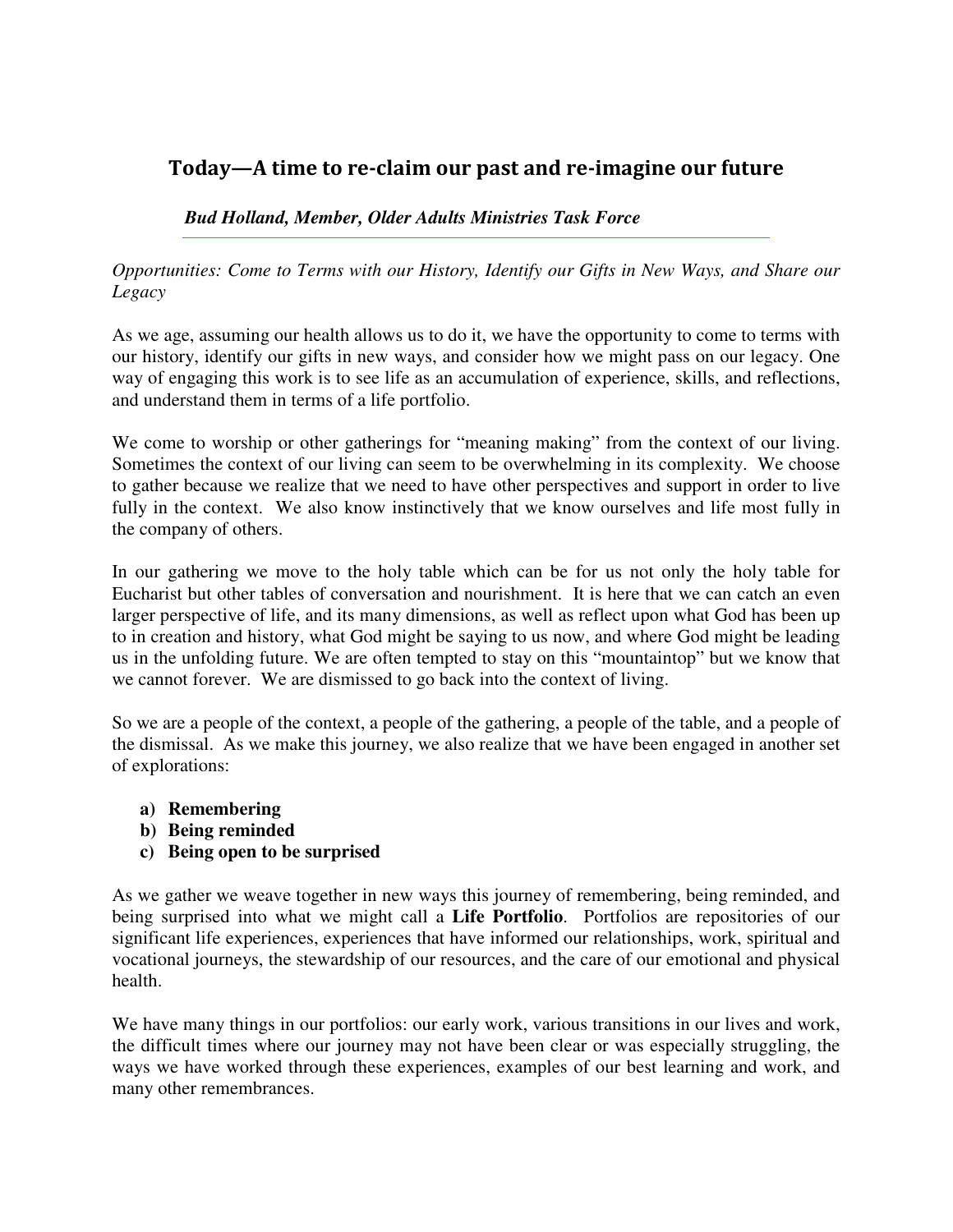Portfolios may also be filled with pictures that highlight our life or written examples of work or stories/homilies/reports/art/music we have shared or memories of significant stories/homilies/reports/art/music we have shared or memories of significant events/people/transitions in our life or journals or a whole host of activities gracing our remembrances; the times we were reminded of a gift before us or within us, and times when we were surprised by grace and joy. Sometimes portfolios are carried in satchels or are dispersed around our offices and homes. But the creation and presence of them helps define who we are, what we value, and perhaps where and who we yearn to be.

Our portfolios are not static nor do they say all that can be said about us. We learn from our successes, failures, strengths, weaknesses, hopes, despairs, and wholeness, fractures and disconnects. All of our lives are treasure troves of learning, giftedness, and wisdom.

So we have opportunities to remember, be reminded, and be surprised. In our looking back, we will have the opportunity to consolidate our learning. In looking at where we are now we will have the opportunity to embrace life as it is presented to us. In looking forward we will have the opportunity to imagine some new directions for ourselves.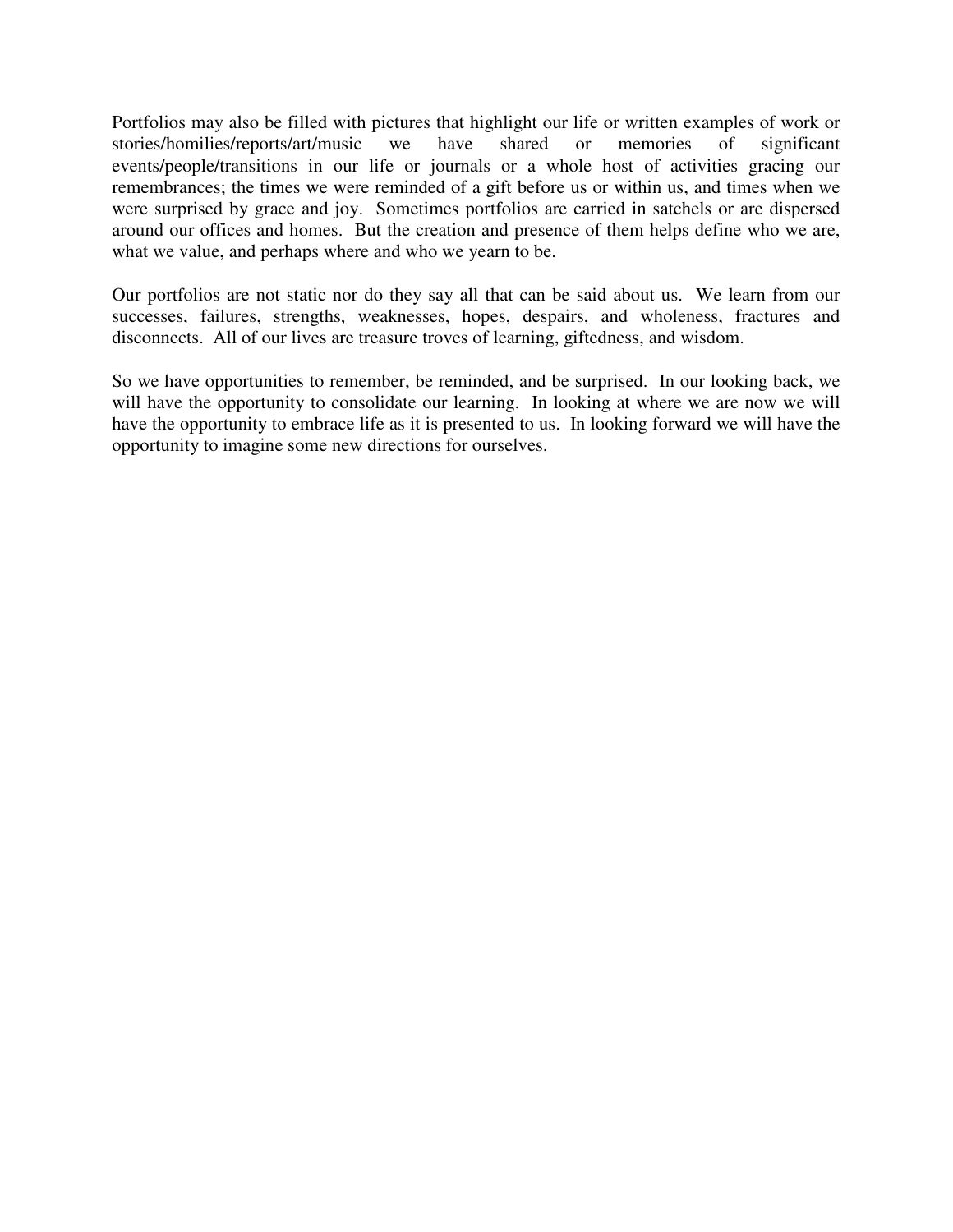### **Every 30 Seconds Someone Turns 65.**

# Is Your Church Older Adult Friendly?

*The Older Adult Ministries Task Force compiled the following list of questions to help congregations think about the inter-generational aspects of their church in reference to an aging society. The ideas range from the basic to more innovative and are meant to be thoughtstarters.* 

#### **SERVICES**

 $\Box$  Do ushers respectfully offer to help elderly people to their seats, communion, coffee hour, etc?

 $\Box$  Is the communion table accessible from the floor of the nave? If not, is there a side rail or a ramp?

 $\Box$  Is there a good sound system? Are ministers "attuned" to speaking to aging ears?

 $\Box$  Are hearing devices provided and readily available? How do congregants know of their availability?

 $\Box$  Is the church well lit for both reading purposes and for preventing accidents?

 $\Box$  Do you include congregants of all ages in all aspects of the service (e.g., as readers, ushers, etc.?

 $\Box$  Could a lector /intercessor do his/her scripture reading from their seat with a hand held mike?

 $\Box$  When the congregation is asked to stand or kneel, are the words "as you are able" included?

### **COMMUNICATIONS**

 $\square$  Are there large print prayer books, Bibles, and bulletins available?

 $\square$  Is your signage for restrooms, and stairs well placed?

 $\Box$  If name tags are used, are names bolded and in large face type?

 $\Box$  Is a large font size used on the church website? If not, is there an enlarger button prominently displayed?

 $\square$  Is there a special complete services bullet in with all hymns, etc?

### **CHRISTIAN FORMATION**

 $\Box$  Do you offer faith formation programs that respond to the spiritual needs of older adults?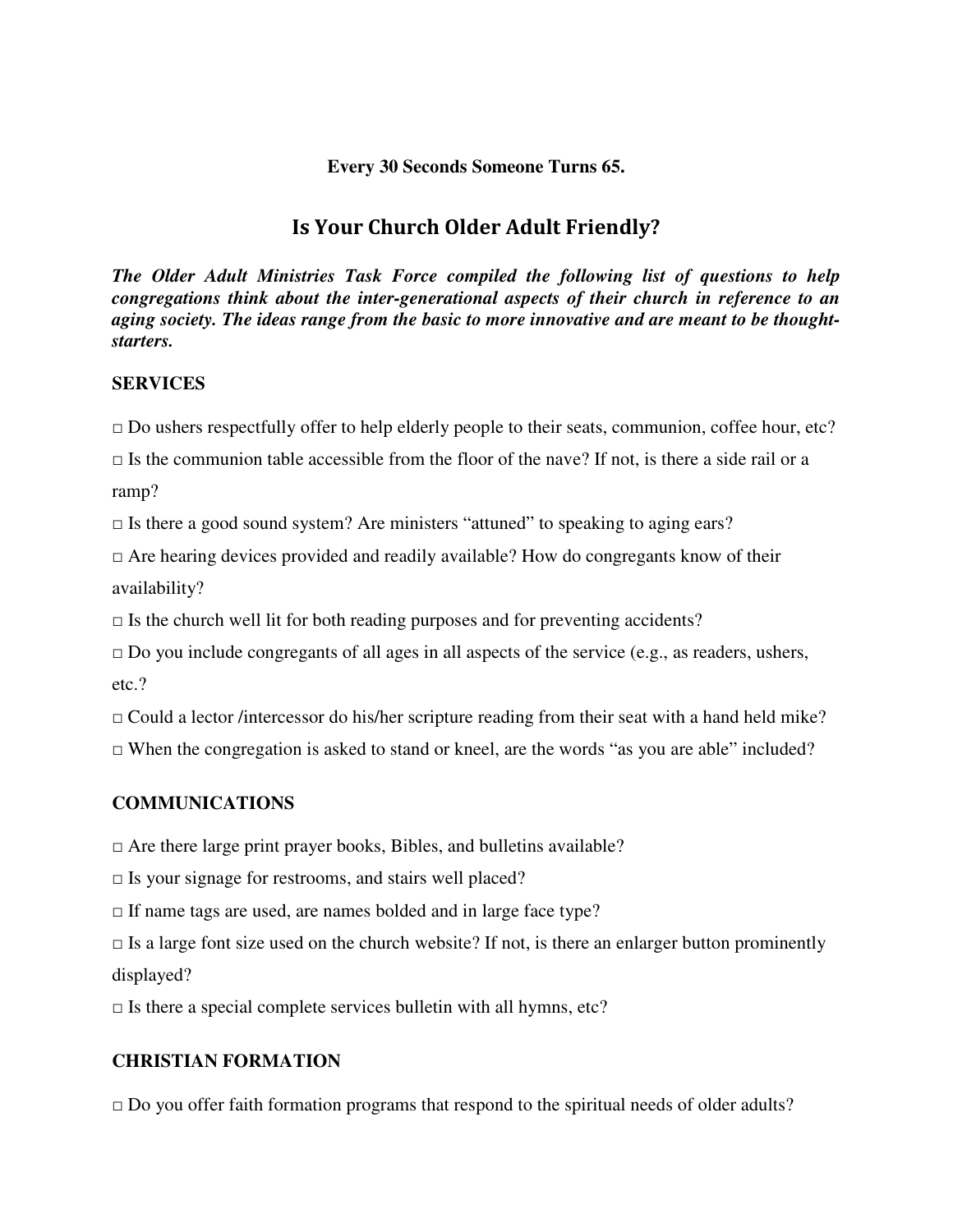- □ Are older adults consulted on program development?
- $\Box$  Are the programs held in easily accessible locations?

### **PROPERTY**

- $\Box$  Do you have open ended pews to accommodate wheel chairs? Are pews at various locations?
- $\square$  Do you have chairs in addition to the pews for easier seating?
- $\Box$  Do you have easily accessible bathroom facilities on the main floor?
- $\square$  Do you have a ramp for wheelchairs or those who cannot climb steps?
- $\Box$  Are church doors equipped with long handled door knobs?
- $\Box$  Are sidewalks and steps free of ice, snow, wet leaves and bird droppings?
- $\Box$  Is there a paper cup dispenser near the water fountain?
- $\square$  Do you have a hand sanitizer prominently placed?

### **TRANSPORTATION**

- $\Box$  Do you identify who in the congregation needs assistance getting to and from Church?
- $\Box$  Do you have an escort type program?
- $\square$  Is transportation available for those with scooters?
- $\square$  Do you have accessible parking spaces for elderly people with signage?
- $\Box$  Do you have a well lit parking lot?

### **ACTIVITIES**

- $\square$  Do you have age diversity on the Vestry?
- $\Box$  Are committees inter-generational? Are they developed by age segment?
- $\Box$  Do you reach out and ask elder people to be on committees to show you value their skills?
- $\Box$  Do you honor your elders with any type of celebration?
- $\Box$  How do you encourage lay leaders to engage older members in activities?
- $\Box$  Do you offer programs that help children help their aging parents?
- $\Box$  Do you offer programs during times that are accessible and safe for elderly people?
- □ Do you have a support group for caregivers?
- $\Box$  Do you provide information on end of life issues, estate planning, funerals, and mourning?
- □ Do you have a parish nurse?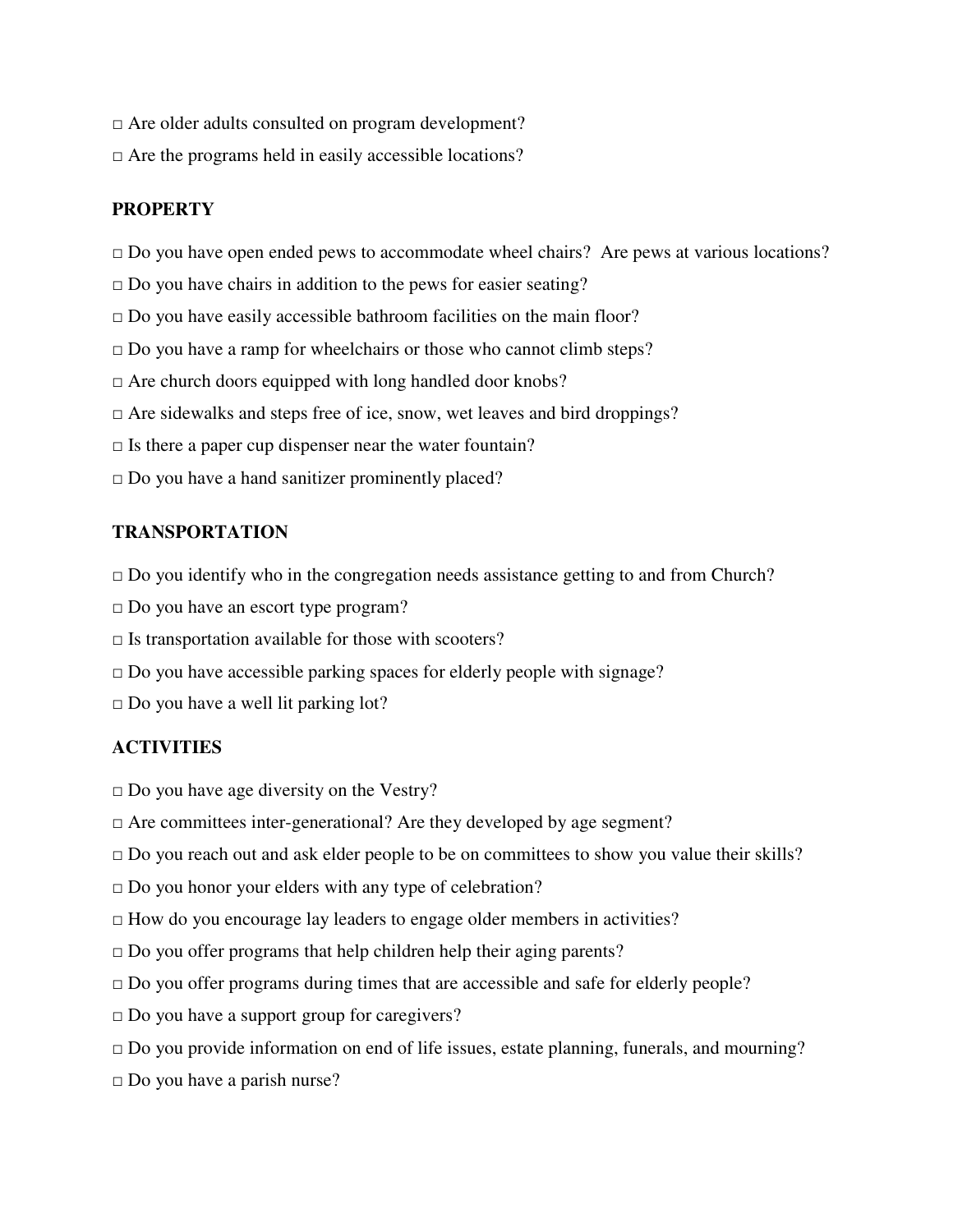□ Do you offer CPR or First Aid courses?

 $\square$  Do you know who has recently transitioned from their jobs and are depressed or disengaged?

 $\Box$  Do you have a listing of services available to seniors in the local community?

## **OUTREACH**

 $\square$  Does the church have a relationship with a senior center?

 $\square$  Does the church have a relationship with a retirement community?

 $\square$  Does the church have a relationship with local non-profits?

 $\square$  Does the church have a relationship with Area Agency on Aging?

 $\Box$  Could the church become a hub for seniors looking for new volunteer activities outside of the church?

The OAM Task Force knows that The Episcopal Church is diverse. If you are doing these activities already we say kudos and to those of you in the early stages we hope this list is helpful.

For more information about Older Ministries, please visit our website at http://www.episcopalchurch.org/page/older-adult-ministries or contact Ruth-Ann Collins, officer for Adult Formation and Lifelong Learning.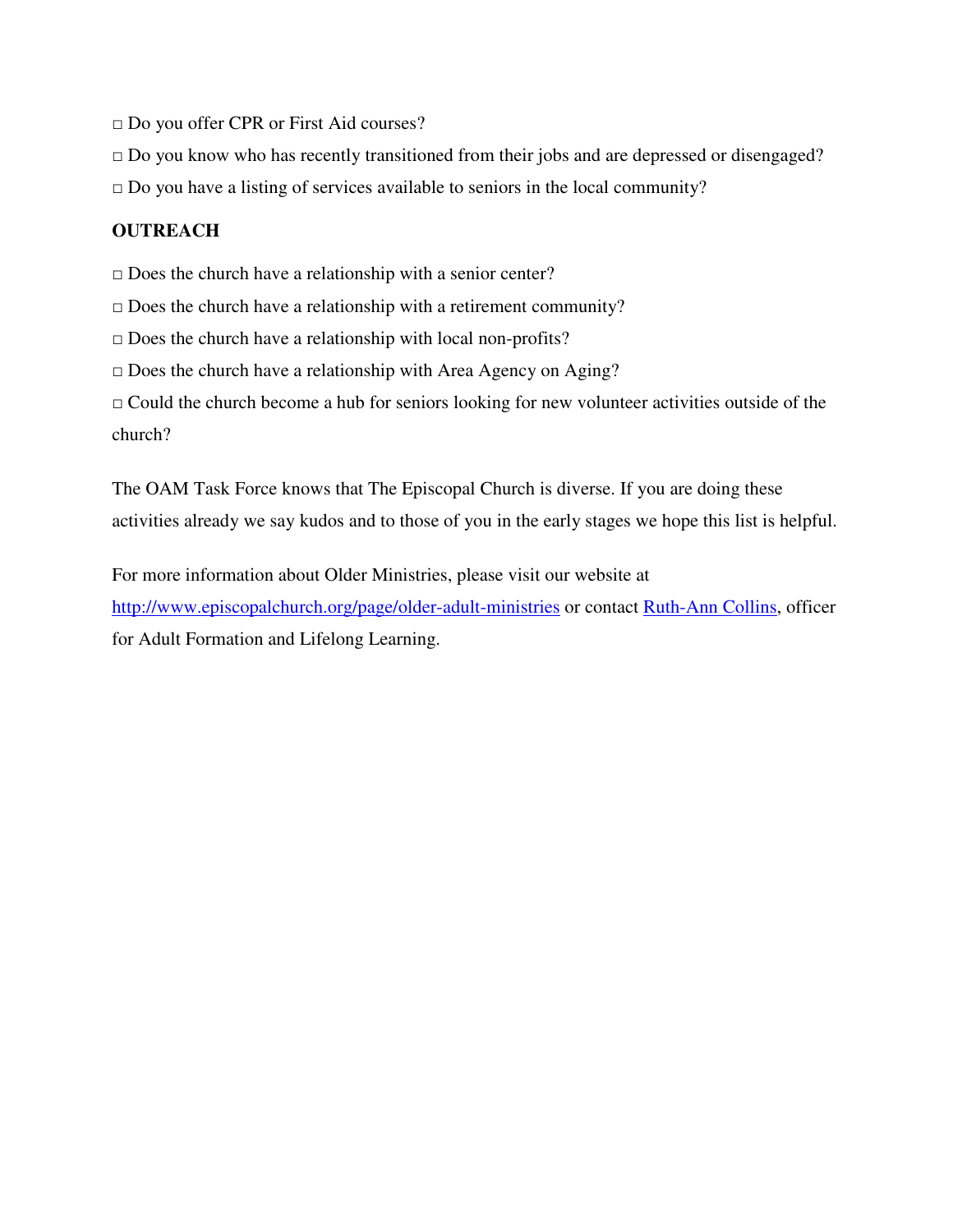# Resources for Aging is Changing – Are You?

### NOTE: the resources need to be written in the Chicago manuscript style

### I. Introduction

This resources section represents the next step in disseminating information obtained about best practices and resources involving older adult ministry. It is intended to help congregations, clergy, and lay leaders become more aware of and knowledgeable about the enormous growth in the number of older parishioners, the diversity of these individuals regarding needs (e.g., spiritual, communal, emotional, financial, and physical) and interests. In planning for ministry by, with and for older adults the Task Force on Older Adult Ministries believes that it is important to keep in mind that every older adult is a unique individual and effective ministry is a creative endeavor of discerning the diversity of older members.

This resource section has several objectives including (1) identifying resources that congregations of different size, geographic location, and demographic composition can use in initiating, developing, and expanding ministries *by, with, and for older adults,* (2) identifying important and helpful websites, (3) identifying places and people for consultation, and (4) providing a bibliography on selected topics. The resources are, for the most part, considered as best practices or tools available. They have been recommended by members of the Task Force on Older Adult Ministries with expertise in gerontology and by consultants from other denominations. As time and opportunity allow, the intent is to update the resource section periodically. For example, it is expected that some websites may change and more information will certainly be published.

To assist the reader in using the information contained in this section, resources for smaller congregations (II a) and for larger congregations (II b) are listed separately below. There is some intentional overlap. The resources for smaller and larger congregations are compromised from recommendations by the Princeton Theological Older Adult Ministry Consultation (2007) with some additions from the Task Force on Older Adult Ministries.

The listing of general resources (III) which follows the listings for smaller and larger congregations is organized into the following categories: (1) Educational programs/resources for awareness and (2) Worship / liturgies.

The resources in these categories are rated according to level of experience and training as **Level I** for staff and lay leaders without any credentialing in gerontology or previous experience in older adult ministry and **Level II** for specially trained or educated staff or lay members in gerontology and older adult ministry. These levels are indicated with the headings of the category. A listing of ecumenical websites (IV) follows next. These websites cover a wide domain of topics and are not rated into levels. Several sites, which provide their own bibliographies, are indicated with asterisks (\*\*\*). The final section  $(V)$  is a selected bibliography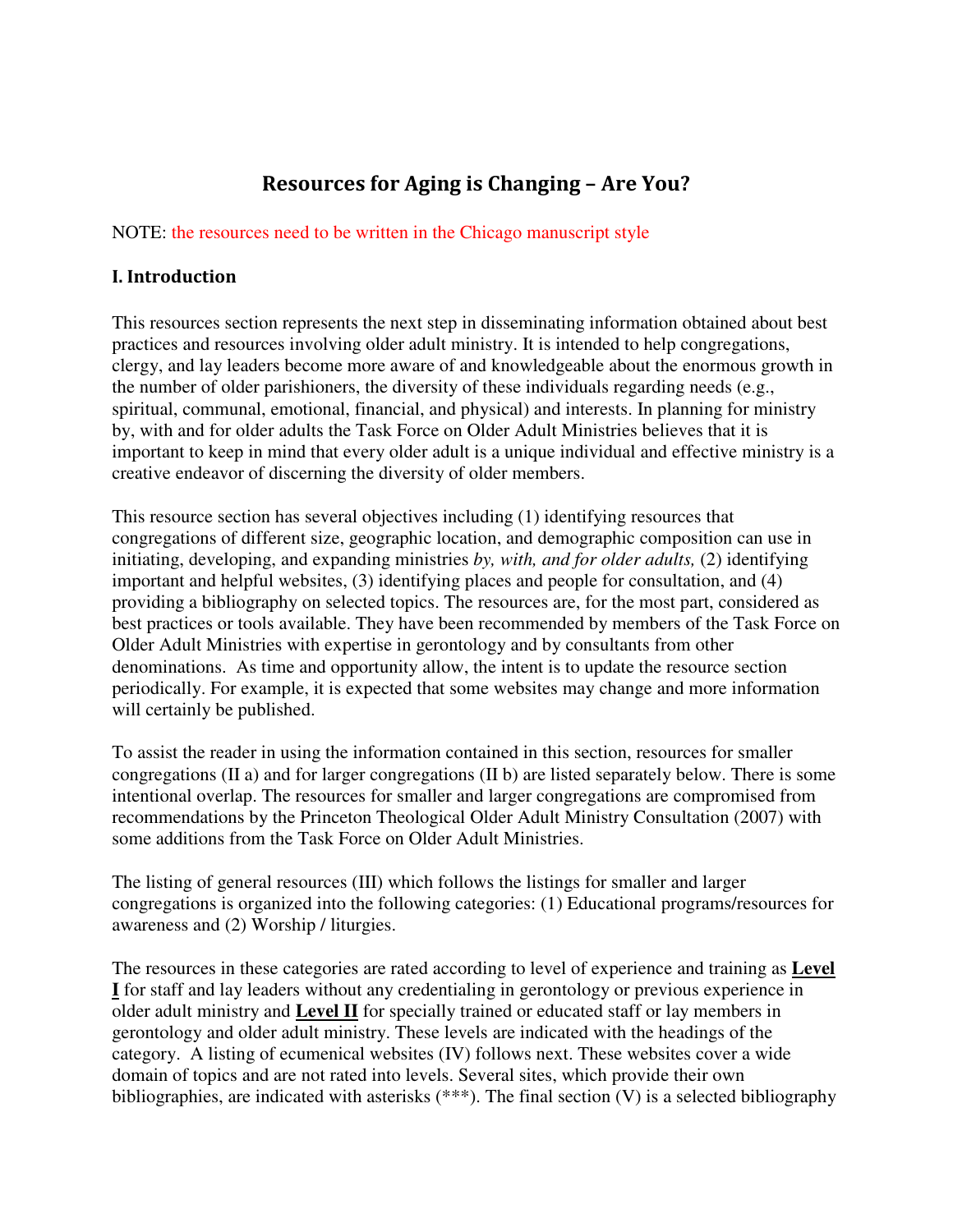arranged by the following topics: Caregiving, Christian Formation, Dementia, Elder Abuse, Financial Wellness, Health and Fitness, Pastoral Care, Quality of Life, Retirement, Spirituality, and Worship and Prayer.

# II (a) Resources for the Small Church (less than 100 members)

- 1. Dunn. D. (2010). *Episcopal church committee on older adult ministries: Survey data and analysis* (contact TFOAM for copies)
- 2. Knutson, L.D. (1999). *Understanding the senior adult: A tool for wholistic ministry.*  Alban Institute, publications@alban.org
- 3. Gentzler, R.H. (2000) *Getting started in older adult ministry.* Discipleship Resources, P.O. Box 340003, Nashville, TN 37203 www.agingumc.orgwww.kintera.org/atf/cf/...598f..../GETTINGSTARTEDOA08
- 4. Gentzler, R.H. (2000) Facilitator manual for use in equipping congregations for ministry by, with, and for their adults over 50 http://www.flumc.org/beyond50/manual.pdf
- 5. Gentzler R.H., (2000). *Designing an older adult ministry.* Discipleship Resources, P.O. Box 340003, Nashville, TN 37203 www.gbod.org
- 6. Gentzler, R.H., (2002). *The graying of the church: A leader's guide for older- adult ministry in the United Methodist church.* Discipleship Resources, P.O. Box 340003, Nashville, TN 37203 www.gbod.org
- 7. Morgan, R.L., (2006). *Dimensions of older adult ministry: A handbook.* Witherspoon Press, Presbyterian Church (USA)
- 8. Michael Collyer, Claire Dalpra, Alison Johnson, and James Woodward (Ed.) (2008). *A mission-shaped church for older people? Practical suggestions for local churches.* Publisher: Church Army & The Leveson Centre www.leveson.org.uk
- 9. Urich, S. (2010) *Health ministry in the local congregation: An introduction and opportunity.* Congregational Vitality Series # 6. National Episcopal Health Ministries. www.episcopalhealthministries.org

# II (b) Resources for Larger Congregations (greater than 100 members)

- *1.* Address, R. & Rosenkranz, A. (2005) *To honor and respect: A program and resource guide for congregations on sacred aging.* Union for Reform Judaism. New York, NY: (URJ) Press
- 2. Dunn. D. (2010). *Episcopal church committee on older adult ministries: Survey data and analysis* (contact TFOAM for copies)
- 3. Gentzler, R.H. (2008) *Aging, and ministry In the 21st century: An inquiry approach.* Discipleship Resources, P.O. Box 340003, Nashville, TN 37203 www.gbod.org
- **4.** Gentzler, R.H. *Getting started in older adult ministry.* Discipleship Resources, P.O. Box 340003, Nashville, TN 37203 www.kintera.org/atf/cf/...598f..../GETTINGSTARTEDOA08
- 5. Gentzler R.H., (2000). *Designing an older adult ministry.* Discipleship Resources, P.O. Box 340003, Nashville, TN 37203 www.gbod.org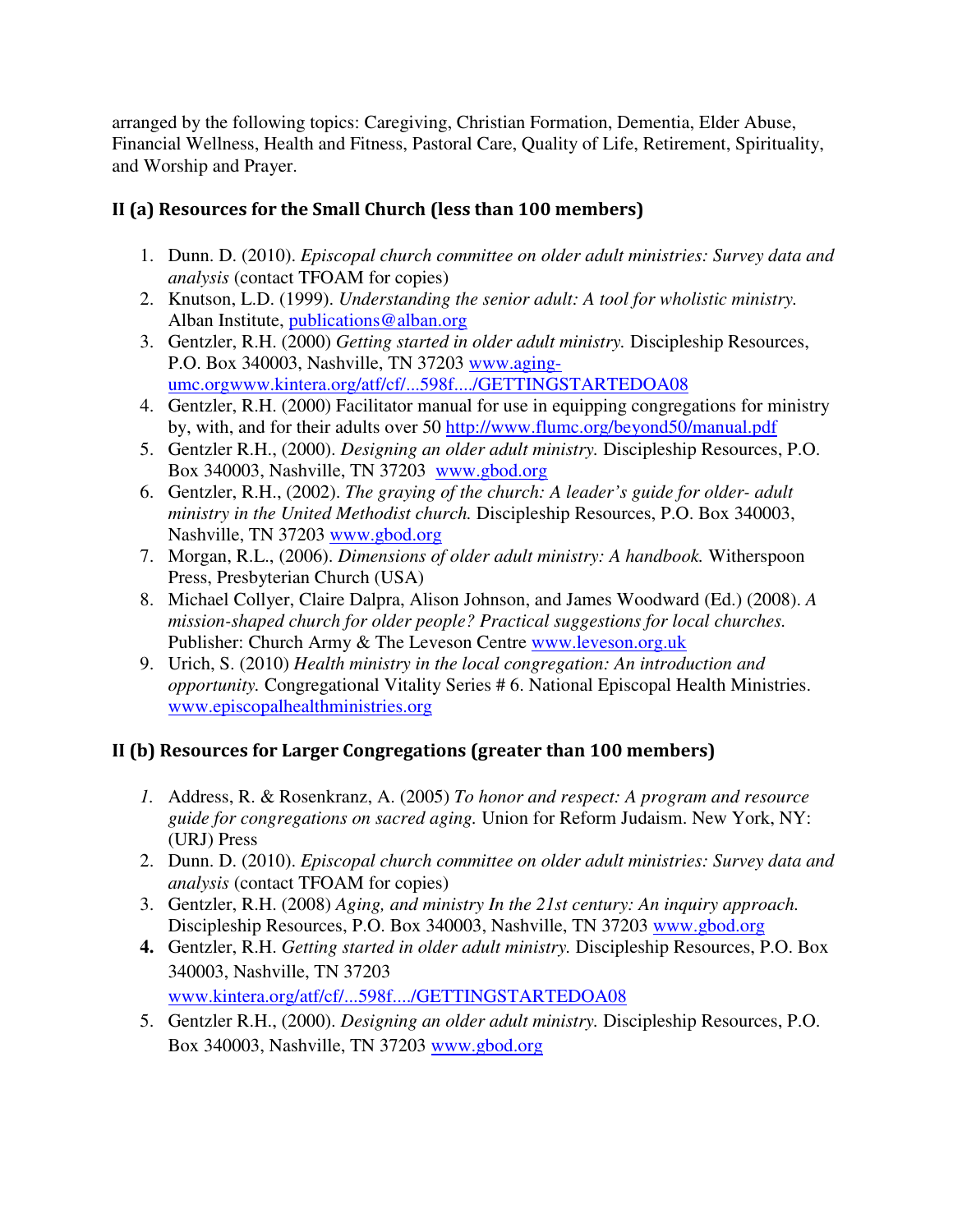- 6. Gentzler, R.H., (2002). *The graying of the church: A leader's guide for older- adult ministry in the United Methodist Church.* Discipleship Resources, P.O. Box 340003, Nashville, TN 37203 www.gbod.org
- 7. Gearing up for the age wave: A guide for synagogues: Highlights of "aging and the  $21<sup>st</sup>$ century synagogue: A think tank on creating positive futures" http://www.rrc.edu/distancelearning/sites/default/files/legacy/GearingUpfortheAgeWave. pdf
- 8. Knutson, L.D. (1999). *Understanding the senior adult: A tool for wholistic ministry.*  Alban Institute, publications@alban.org
- 9. Morgan, R. L. (2006) *Dimensions of older adult ministry: A handbook.* Louisville, KY: Witherspoon Press, Presbyterian Church (USA), 250 pgs.
- *10.* Princeton Theological Seminary (2007) *Now is the time: The churches challenge for older adult ministry* http://www.rrc.edu/site/c.1qLPIWOEKrF/b.2485811/
- 11. Simmons, Henry C. (n.d.). Religion, aging, and spirituality: An online-annotated bibliography for graceful aging. http://gargoyle.union-psce.edu/aging/
- 12. Toward a Society for All Ages: A Practical Guide for Congregational Ministry. Cumberland Presbyterian Board of Christian Education, (2005). The Presbyterian Church (USA), The Lutheran Church, and The United Methodist Church, Memphis, TN. www.cumberland.org/bce/Thirdagemanual.html

# III. General Resources (educational programs, awareness, liturgies, worship)

- **Educational programs/resources for awareness (Level I)**
- 1. Best Practices in Older Adult Ministry. PowerPoint presentation by Richard Gentzler, Ph.D. at the American Society on Aging (2009). http://episcoplachurch.org/adults/109435\_116091\_ENG\_HTML.htm (level l)
- 2. 2011 Older Adult Ministries Planning Guide; Presbyterian Church USA. http://www.pcusa.org/resource/2011-older-adult-ministries-planning-guide/ (level l)
- 3. Episcopal Society for Ministry on Aging (1985). *Affirmative aging: A resource for ministry.* Minneapolis: Winston Press. (level I)
- 4. Goldsmith, M. (2006). *Grow old with me: A creative approach to ageing.* Social care lecture for the Archdiocese of Edinburgh & St. Andrew's at Gilles College Edinburgh. www.faithinolderpeople.org.uk (level I)
- 5. RespectAbility: Older Americans renewing communities*.*info@respectability.org (level l)
- 6. Snowdon, D. (2001). *Aging with grace: What the nun study teaches us about leading longer, healthier, and more meaningful lives.* Bantam Books, NY, New York. www.nunstudy.org (level l)
- **Educational programs/resources for awareness (Level II)**
- 1. Still kicking: DVD Film about elders who live with heart and soul. www.goldenbearcasting.com (level I and II)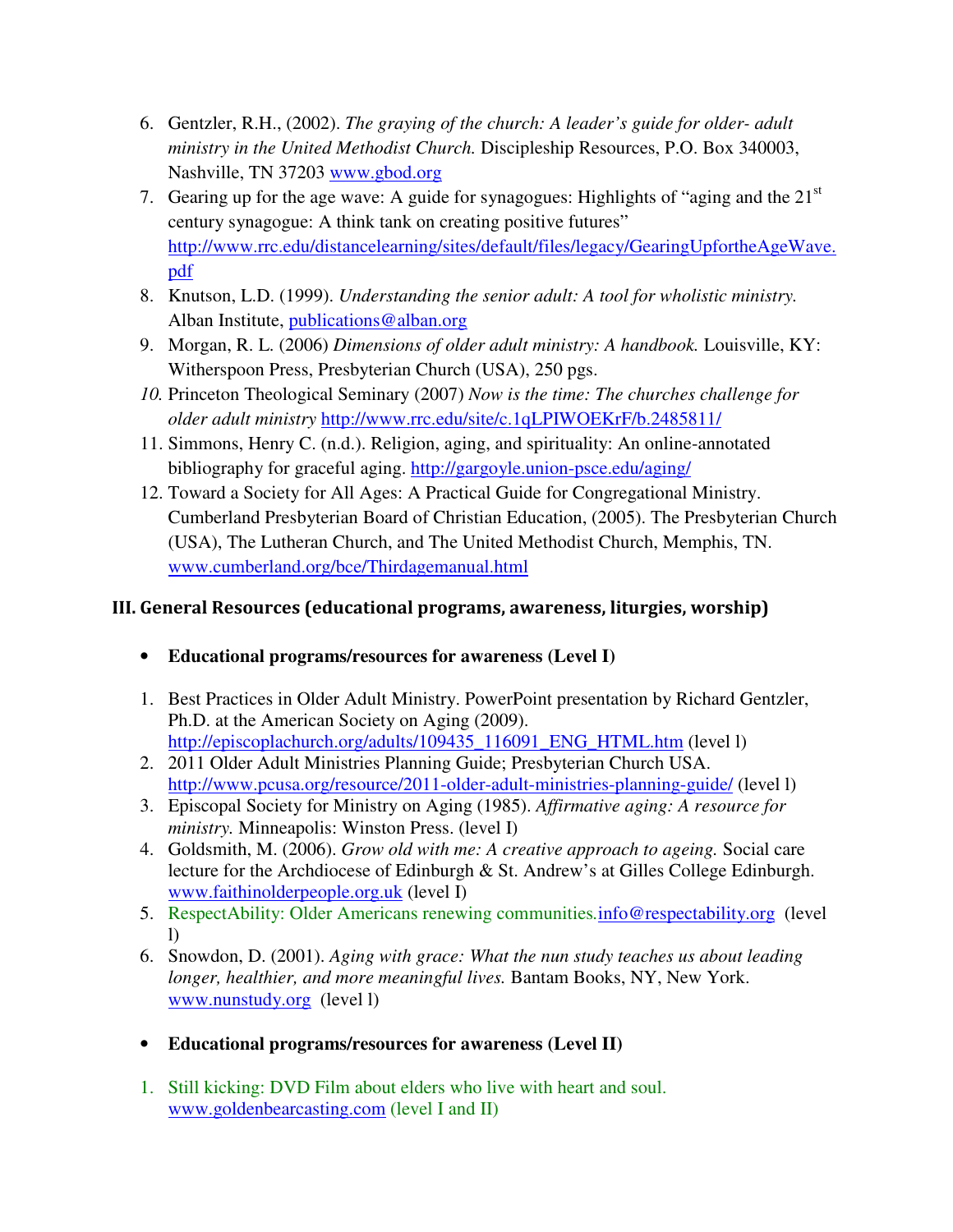- 2. Gentzler, R.H., (2005). *New beginnings: The gifts of aging.* Nashville, TN: Disciple Resources @ www.gbod.org, VHS: 20 minutes (levels 1 and II)
- 3. Choi, G., Tirrito, T., Mills, F. Caregivers's spirituality and its influence on maintaining the elderly and disabled in a home environment www.geragogia.net/editoriali/caregiver (levels l and II)
- 4. Aging in the United States The churches response. From The Book of Resolutions of The United Methodist Church — 2004. Copyright © 2004 by The United Methodist Publishing House. http://archives.umc.org (level ll)
- 5. Broken Trust: Elders, Family, and Finances. MetLife study of elder abuse www.metlife.com (level ll)
- 6. *Crimes of occasion, desperation, and predation against America's elders a study of elder financial abuse.* MetLife's follow up study of Broken Trust www.metlife.com (level ll)
- 7. Dreher B.B., 2001. *Communication skills for working with elders*, Second Edition. New York: Springer Publishing Company. (level II)
- 8. Lukens, J.E. (Ed.), (1994). *Affirmative aging:* New Edition. Harrisburg, PA. Morehouse Publishing, 14 pg. (levels I and II).
- 9. Hendrickson, M.C. (1986). *The role of the church in aging.* New York and London: The Hawthorne Press (level II)
- 10. Knuston, L. D. (1999). *Understanding the senior adult: A tool for wholistic ministry.*  Alban Institute www.alban.org/bookstore (level II).
- 11. Living Old: Frontline Program Aired 2007
- 12. www.**pbs**.org/wgbh/pages/frontline/livingold/view (level II).
- 13. Tadd. W. (2005). *Educating for dignity: Dignity and older Europeans. A multidisciplinary workbook.*http://www.cf.ac.uk/dignity (level II)
- 14. Tomorrow's choices: Preparing now for future legal, financial, and health care decisions AARP publication. www.aarp.org (level II)
- 15. Hale W.D., Bennett R.G., (2003). Addressing health needs of an aging society through medical-religious partnerships: what do clergy and laity think? *The Gerontologist* 43:925- 930. (level II)
- 16. Payne, B.P. & Brewer, E.D. (1999). *Gerontology in theological education.* Psychology Press. (level II)
- 17. Northwest Parish Nurse Ministries: Keep Your Mind for Later Use!

## • **Worship / liturgies - All Level II**

- 1. Address R. and Rosenkranz, A. (2005). To honor and respect: A program and resource guide for congregations on sacred aging. New York, NY: URJ Press www.urj.org
- 2. Annual Evensong 2006: Presentation of the David Paul Hegg, II Lifetime Achievement Awards to Diocesan Seniors. Newark: Episcopal Diocese of Newark www.dioceseofnewark.org
- 3. Episcopal Diocese of Florida. (2003, 2005, 2007). Celebrations of couples married 50 or more years: Holy Eucharist and Renewal of Marriage Vows. Jacksonville, Fl. www.diocesfl.org
- 4. Evans, A.R. (2006). Healing liturgies for the seasons of life. Louisville, KY: Westiminister John Knox Press, 486 pg.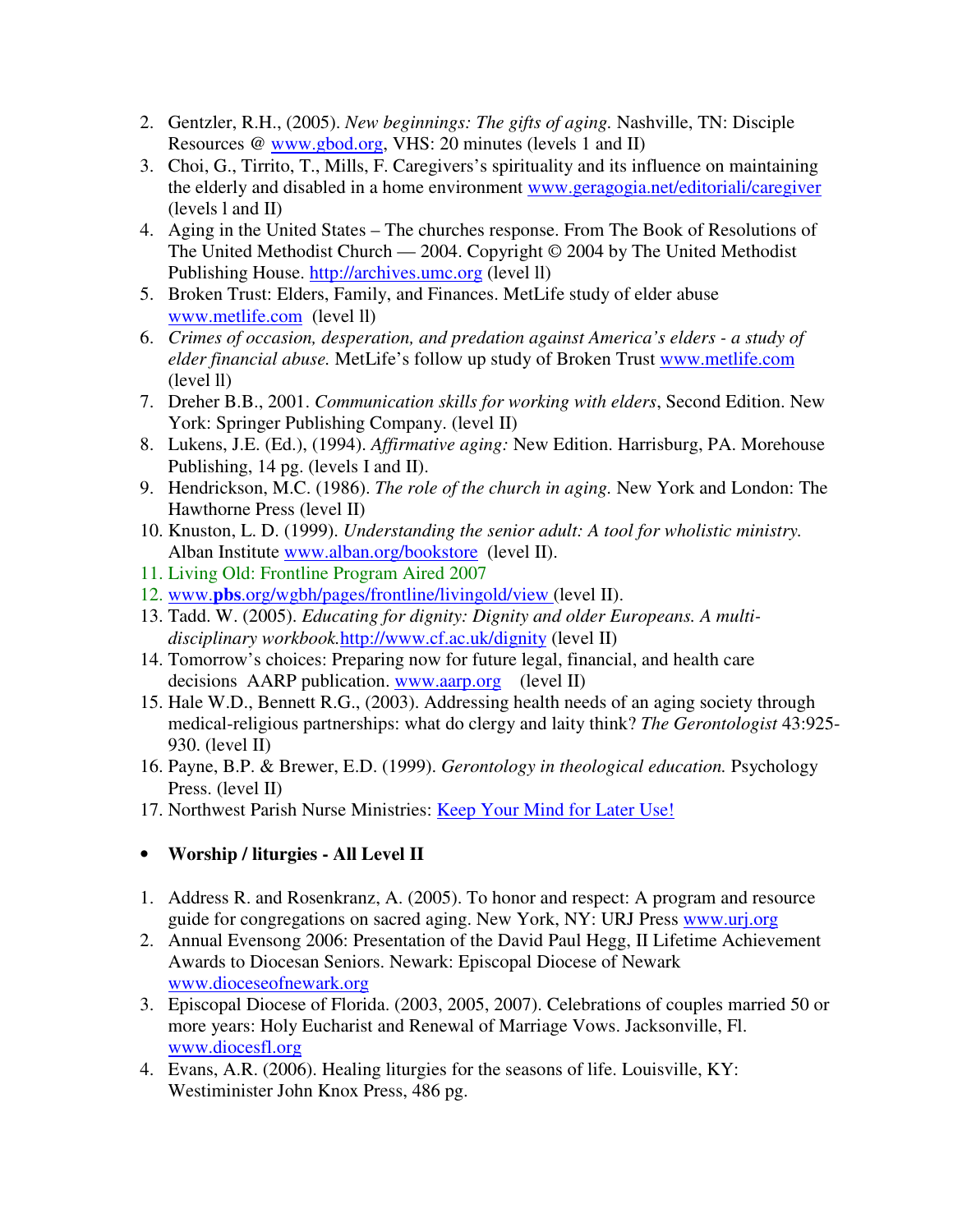- 5. Gentzler, R. A litany for aging. Center on Aging and Older Adult Ministries. General Board of Discipleship, United Methodist Church. Nashville, TN. E-mail: rgentzler@gbod.org Web Site: www.aging-umc.org
- 6. Gentzler, R. Older adult resources for celebrating older adult Sunday. Center on Aging and Older Adult Ministries. General Board of Discipleship, United Methodist Church. Nashville, TN. E-mail: rgentzler@gbod.org Web Site: http://www.kintera.org/atf/cf/%7B3482e846-598f-460a-b9a7 386734470eda%7D/OASUN-RESOURCES.PDF
- 7. Rowthorn, J. Alfred, W.(2007).*The wideness of God's mercy: Litanies to enlarge our prayers*. New York, NY: Church Publishing Company.
- 8. Standing Committee on Liturgy and Music of the Episcopal Church. (2007). Changes: Prayers and services honoring rites of passage. New York, NY: Church Publishing Company.
- 9. Worshipping with Lifelong Seekers (Worship Booklet). Committee of Affirmative Aging. Diocese of Michigan. www.edomi.org
- 10. Bock, S. (2008). Liturgy for the whole church: Multigenerational resources for worship. New York, NY:Church Publishing.
- 11. Buchanan, M. (2011). Aging faithfully: 28 days of prayer. Nashville:Upper Room Books.
- 12. Standing Committee on Liturgy and Music of the Episcopal Church. (2007). Changes: Prayers and services honoring rites of passage. New York, NY:Church Publishing Company.

## IV. Ecumenical Resources on Aging and Older Adult Ministry

- 1. Administration on Aging www.aoa.gov
- 2. Alban Institute www.alban.org
- 3. Access America for Seniors http://www.seniors.gov or www.usa.gov/Topics/Seniors.shtml
- 4. \*\*\*(ALOA) The Association of Lutheran Older Adults
- 5. http://aloaserves.org
- 6. American Society on Aging www.asaging.org
- 7. American Society on Aging/Forum on Religion, Spirituality, and Aging
- 8. http://www.asaging.org/networks/index.cfm?cg=FORSA
- 9. American Association of Retired Persons (AARP) http://www.aarp.org
- 10. AARP www.aarp.org/personal-growth/spirituality-faith
- 11. \*\*\*Center on Aging and Older Adult Ministries. General Board of Discipleship, United Methodist Church. Nashville, TN. Web Site: www.gbod.org/coa/
- 12. Center for Healthy Aging, Ministries, Programs, and Services (CHAMPS)www.champsonline.info
- 13. Eldercare Locator www.**eldercare**.gov
- 14. Elderhostel http://www.roadscholar.org
- *15.* Generations Together www.gt.pitt.edu
- 16. Gray Panthers www.**graypanthers**.org
- *17.* Faith in Action National Network http://www.fianationalnetwork.org
- 18. Faith in Older People United Kingdom (Scottish Episcopal Church)
- 19. www.faithinolderpeople.org.uk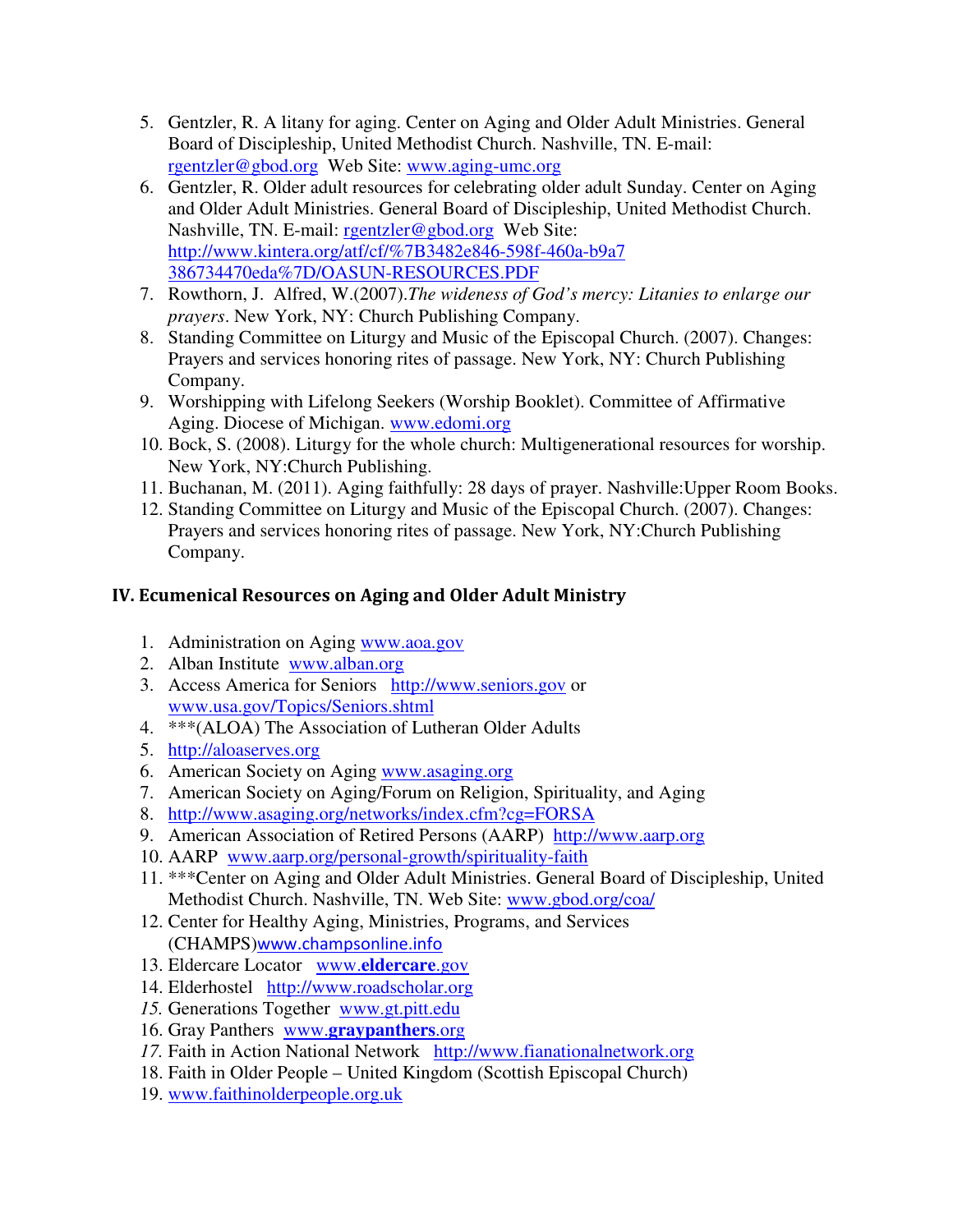- 20. Family Caregiver Alliance (FCA) (level I) www.caregiver.org
- 21. Institute on Agingwww.io**aging**.org
- 22. Medical Rights Center http://www.medicarerights.org
- *23.* National Adult Day Services Association, Inc. (NASDA) www.nap411.com/.../**National**-**Adult**-**Day**-**Services**-**Association**-**Inc**
- *24.* National Association of Area Agencies on Aging (N4A)www.**n4a**.org
- *25.* National Center on Elder Abuse Includes the Clearinghouse on Abuse and Neglect of the Elderly (CANE) www.ncea.aoa.gov
- 26. National Council on Aging (NCOA) www.ncoa.org
- 27. National Council on Aging (NCOA) Double Honor to Our Elders Effective Older Adult Ministries
- 28. http://www.ncoa.org/attachments/OAM%20Models%20booklet%202007%Epdf
- 29. The National Institute on Aging www.nia.nih.gov
- *30.* National Hospice Foundationwww.**nationalhospicefoundation**.org
- 31. National Senior Citizens Law Center http://www.nsclc.org
- 32. **\*\*\***Presbyterian Church USA Older Adult Ministries
- 33. http://pcusa.org/olderadults/
- 34. Presbyterian Association of Homes and Services for the Agingwww.pahsa.org
- 35. \*\*\*Reformed Church of America (RCA) https://www.rca.org/sslpage.aspx?pid=1743
- 36. SeniorNavigator www.seniornavigator.com
- 37. Shepherd's Centers of America (SCA)www.**shepherdcenters**.org
- 38. United Church of Canada An Ethical and Theological Statement on Aging
- 39. http://www.united-church.ca/allages/seniors/ouch/ethical
- 40. \*\*\*Union for Reform Judaism http://urj.org/life/community/family/aging

### V. Selected Bibliography

### **Caregiving**

 American Association of Retired Persons. (2010). Prepare to care; A planning guide for families. www.aarp.org/foundation/preparetocare

 Aging parents: The family survival guide. (DVD presentation includes a 180 page action guide workbook with over 100 nationwide referral resources.) www.agingparents.com

 Bartocci, B. (2008). Grace on the go: Quick prayers for compassionate caregivers. New York, NY:Morehouse Publishing.

 Garrett, S. (2006). On the road: Caring for an aging parent. Chicago:Dearborn Financial Publishing.

 Gross, J. (2011). A bittersweet season: Caring for our aging parents. NY:Alfred A. Knopf.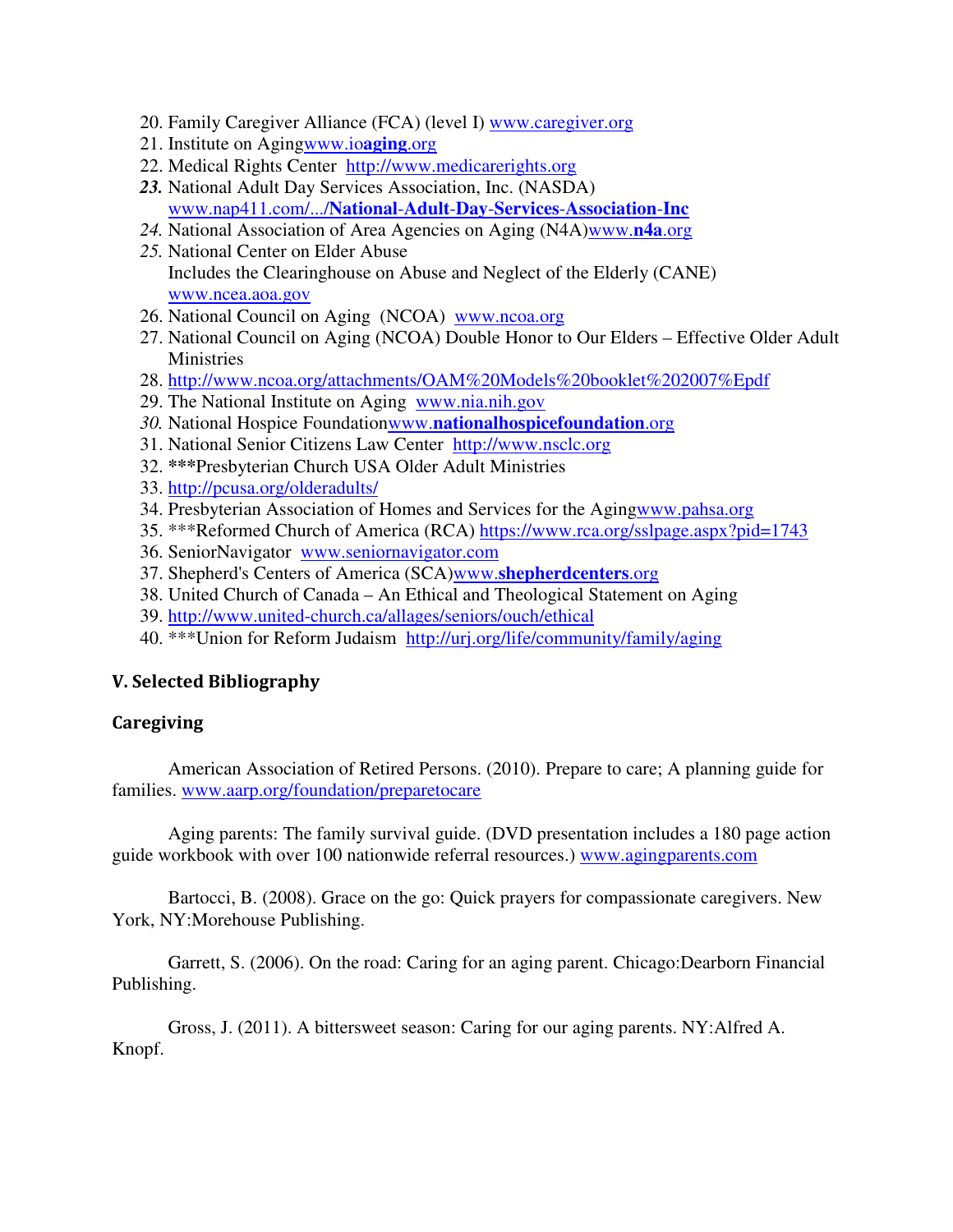Legacy Caregiver Services. (2006). The caregiver helpbook: Powerful tools for caregivers. Portland, OR. www.legacyhealth.org

Mace, N. & Rabins, P. (2006). The 36-hour day: A family guide to caring for people with Alzheimer disease, other dementias and memory loss in later life  $(4<sup>th</sup>$  Edition). Baltimore: Johns Hopkins Press.

Morris, V. (2004). How to care for aging parents. New York, NY:Workman Publishing Co.

Nouwen, H. & Mogabgab, J. (2011). A spirituality of caregiving. Nashville:Upper Room Books.

Silverstone, B. & Human, H. (2008). You and your aging parent: A family guide to emotional, social, health, and financial problems. New York, NY:Oxford University Press.

Span, P. (2009). When the time comes: Families with aging parents share their struggles and solutions. Longmont, CO:Springboard Press.

Woodson, C. (2007). To survive caregiving: A daughter's experience, a doctor's advice on finding hope, help and health. West Conschococken, PA:Infinity Publishing. (5 CD audio version and book available at www.buybooksonweb.com )

#### Christian Formation

Grenz, L. (2008). Transforming disciples. New York, NY:Church Publishing Co.

#### Dementia

 Buijssen, H. (2005). The simplicity of dementia: A guide for family and caregivers. Philadelphia:Jessica Kingsley Publishers.

 Dowling, J. (1995). Keeping busy: A handbook of activities for persons with dementia. Baltimore:Johns Hopkins University Press.

 Glenner, J., Stehman, J. et al. (2005). When your loved one has dementia: A simple guide for caregivers. Baltimore: Johns Hopkins University Press.

Goldsmith, M. (2004). In a strange land: People with dementia and the local church. Southwell, Scotland:4M Publications.

Mace, N. & Rabins, P. (2006). The 36-hour day: A family guide to caring for people with Alzheimer disease, other dementias and memory loss in later life  $(4<sup>th</sup> Edition)$ . Baltimore: Johns Hopkins Press.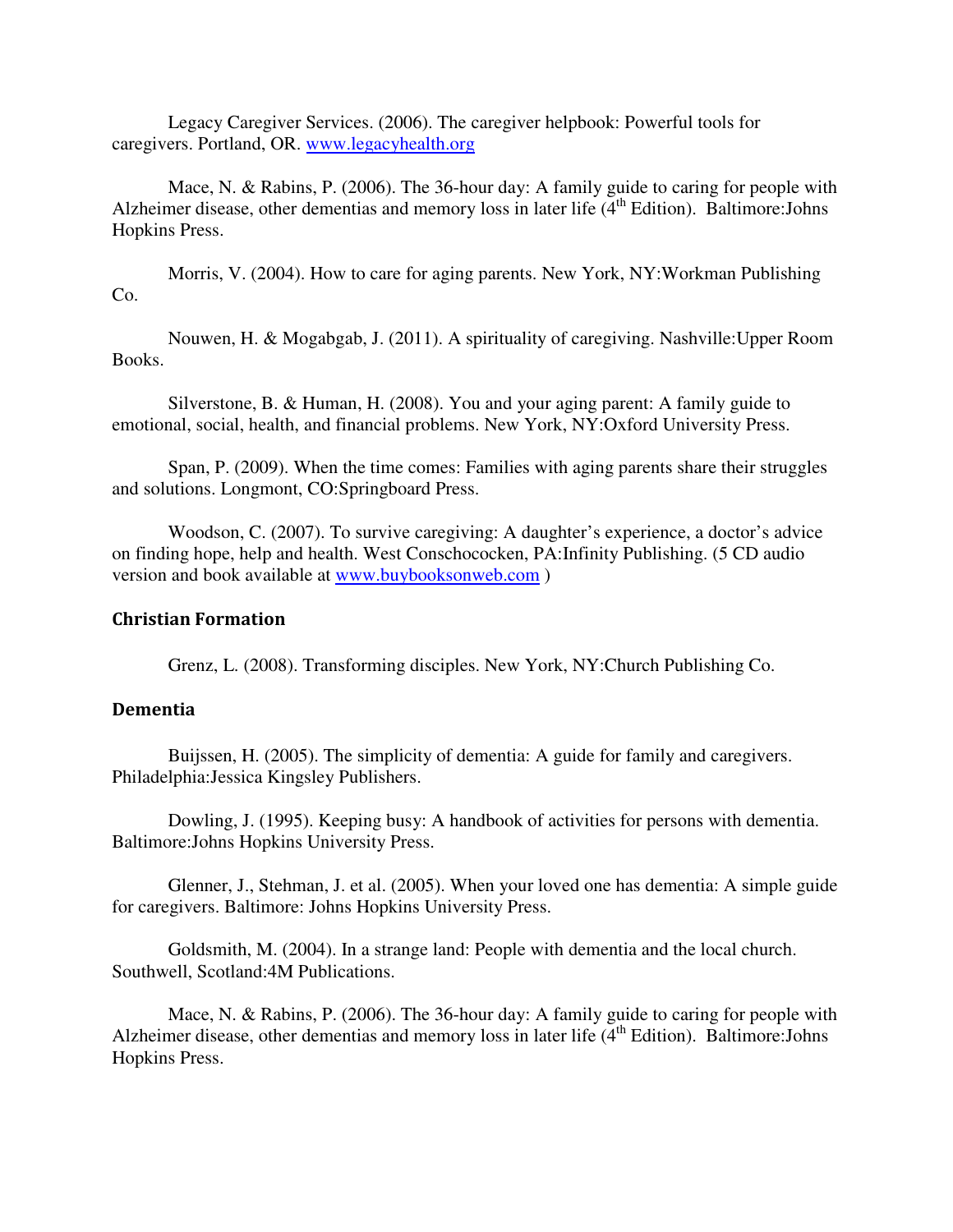Morgan, R. & Thibault, J. (2009). No act of love is ever wasted: The spirituality of caring for persons with dementia. Nashville:Upper Room Books.

Radin, L. & Radin, G. (2003). What if it's not Alzheimer's? Amherst, NY:Prometheus Books.

#### Elder Abuse

 Loverde, J. (2009). The complete elder abuse planner. New York, NY:Three Rivers Press.

 Sandell, D. & Hudson. L. (20002). Ending elder abuse: A family guide. Fort Bragg, CA:QED Press.

### End of Life Issues

Callahan, M. & Kelley, P. (1997). Final gifts. NY:Simon & Schuster.

Jacobs, M. (2010). Clergy guide to end of life issues. Cleveland, OH:Pilgrim Press.

 Larsen, L. (2004). Facing the final mystery: A guide to discerning end of life issues. Malibu, CA:blue Sky Press.

#### Financial Wellness

 Swan, B. & Lord, K. (2010). The complete guide to managing your parents' finances when they cannot. Ocala, FL:Atlantic Publishing Group, Inc.

### Health and Fitness

 Altug, Z. & Gensler, T. (2006). The anti-aging fitness prescription. Victoria, BC:Hatherleigh.

 Chopra, D. & Simon, D. (2001). Grow younger, live longer: Ten steps to reverse aging. NY:Three Rivers Press.

 Einstein, G. & McDaniel, M. (2004). Memory fitness: A guide for successful aging. New Haven, CT:Yale University Press.

 Heidrich, R. (2005). Senior fitness: The diet and exercise program for maximum health and longevity. New York, NY:Lantern Books.

 Lachs, M. (2010). Treat me, NOT my age: A doctor's guide to getting the best care as you or a loved one gets older. New York, NY:Viking Adult.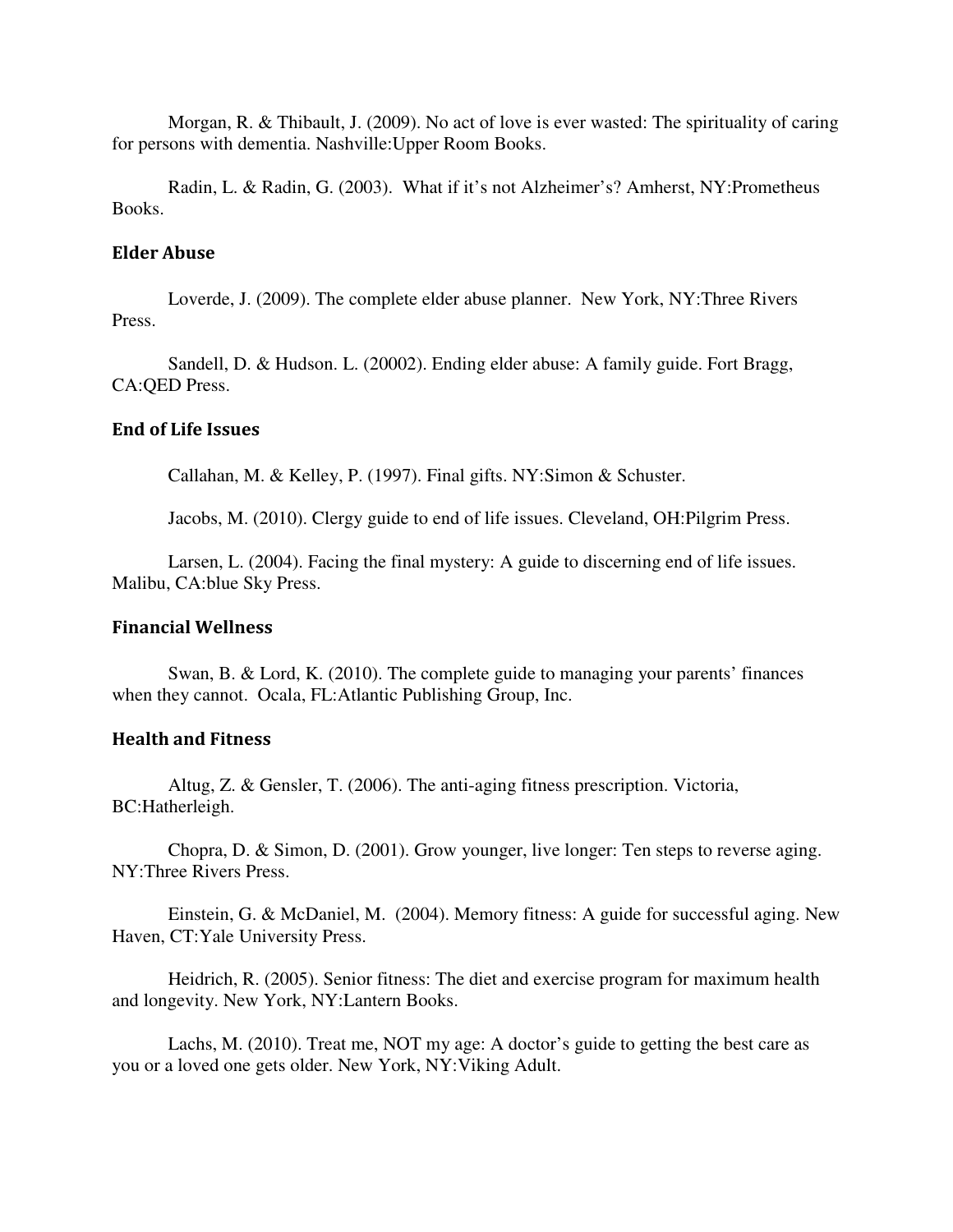Matthews, J. & Matthews, D. (2011). Social Security, Medicare and government pensions: Get the most out of your retirement and medical benefits  $(16<sup>th</sup> Ed.)$ . Berkely, CA:NOLO Publishing.

Moon, M (2006). Medicare; A policy primer. Washington, DC:Urban Institute.

 Nussbaum, P. (2003). Brain health and wellness. Tarentum, PA:Word Association Publishers.

Rowe, J. & Kahn, R. (1998). Successful aging. New York, NY:Pantheon Books.

Small, G. (2006). The longevity bible. New York, NY:Hyperion Press.

 Small, G. (2002). The memory bible: An innovative strategy for keeping your brain young. New York, NY:Hyperion Press.

The Merck manual of health and aging. (K. Lane, ed.). (2005). NY: Balantine Books.

Wei, J. & Levkoff, S. (2000). Aging well: The complete guide to physical and emotional health. New York, NY:John Wiley and Sons.

### Pastoral Care

Gentzler, R. (2008). Aging and ministry in the  $21<sup>st</sup>$  century. Nashville: Discipleship Resources.

Kirkwood, N. (2005). Pastoral care to the aged: A handbook for lay visitors. New York, NY:Church Publishing.

Koenig, H. (2008). Pastoral care of older adults. Minneapolis:Augsburg Fortress Press.

Webb, M. (2003). Building a ministry for homebound and nursing home residents. Nashville:Discipleship Resources.

#### Quality of Life

 Crafton, B. (2007). Some things you just have to live with: Musings on middle age. New York, NY:Church Publishing.

 Dychtwald, K. (1990). The age wave: How the most important trend of our time can change your future. New York, NY:Bantam Books.

 Ellis, N. (2002). If I live to be 100:Lessons from the centenarians. New York, NY:Crown Publishers.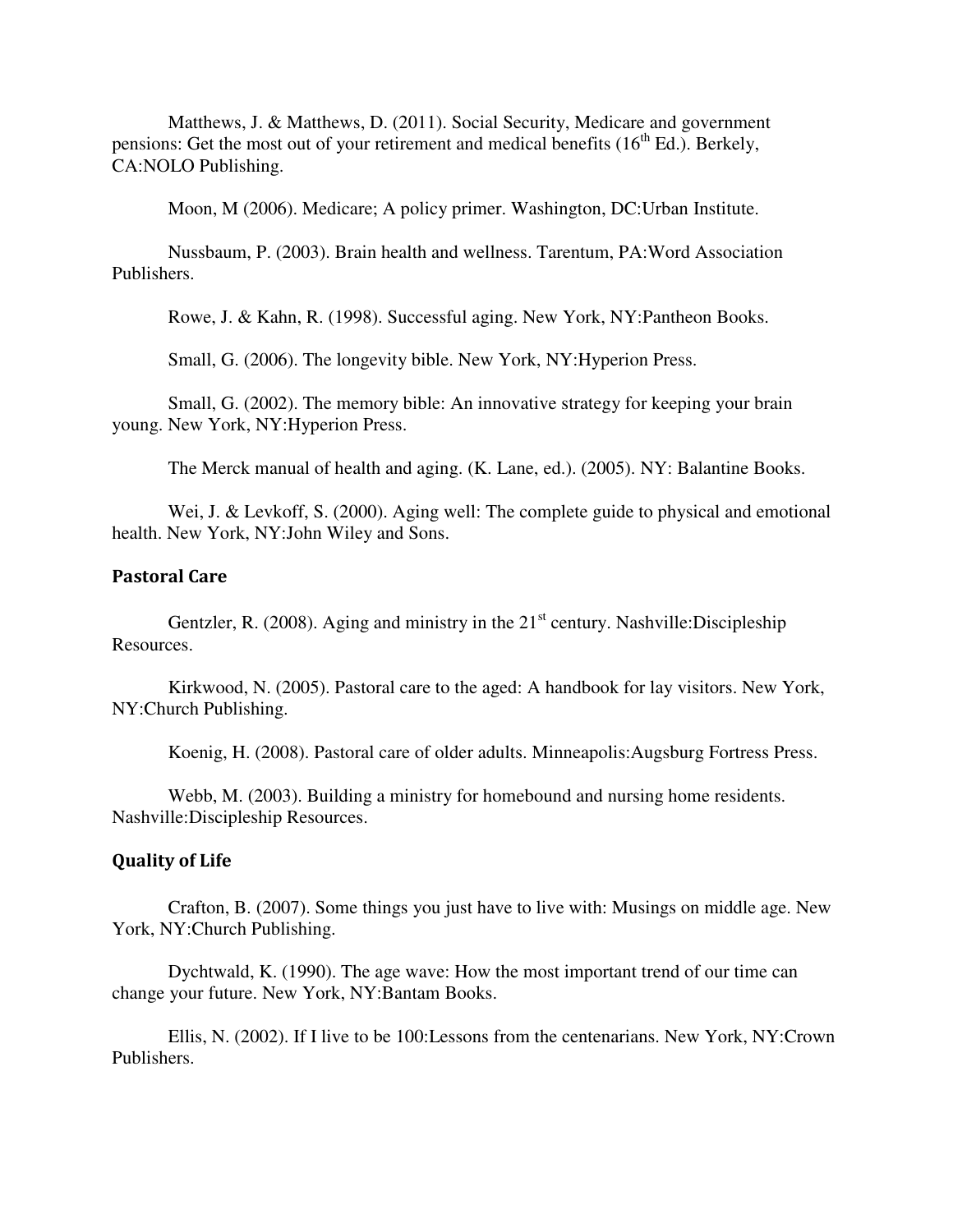Gentzler, R. & Miller, C. (2003). Forty-sixty: A study for midlife adults who want to make a difference. Nashville:Discipleship Resources.

 Hawthorne, L. (2003). Sisters and brothers all these years: Taking another look at the longest relationships in your life. Action, MA:VanderWyk & Burnham.

Hill, R.D. (2008). Seven strategies for positive aging. New York,NY: W. W. Norton Co.

Koenig, H. (1997). A gospel for the mature years: Finding fulfillment by knowing and using your gifts. Philadelphia:Haworth Press.

Koenig, H. (2002). Purpose and power in retirement: New opportunities for meaning and significance. Philadelphia:Template Foundation Press.

Matzkin, A. & Matzkin, R. (2009). The art of aging: Celebrating the authentic aging self. Boulder,Co:Sentient Publications.

Rowe, J. & Kahn, R. (1998). Successful aging. New York, NY:Pantheon Books.

Schacther-Shalomi, Z. & Miller, R. (1995). From aging to sage-ing: A profound new vision of growning older. New York, NY:Warner Books.

Schaie, K., Krause, N. & Booth, A. (eds). (2004). Religious influences on the health and well-being in the elderly. New York, NY:Springer Publishing.

#### Retirement

 Anthony, M. (2006). The new refirementality: Planning your life and living your dreams. . .at any age you want. Chicago, IL:Kaplan Publishers.

 Autry, J. (2002). The spirit of retirement: Creating a life of meaning and personal growth. Roseville, CA:Prima Publishing/Random House.

 Bankson, M. (2010). Creative aging: Rethinking retirement and non-retirement in a changing world. (Kindle edition). Woodstock, VT:Skylight Paths.

Cullinane, J. & Fitzgerald, C. (2007). The new retirement ( $2<sup>nd</sup>$  ed.). New York, NY:Rodale, Inc.

 Gambone, J. (2000). Refirement: A guide to midlife and beyond. Minneapolis, MN:Kirk House Publishers.

 Gambone, J., Whittlinger, E. & Magnuson, D. (2004). The refirement workbook. Minneapolis, MN:Personnel Decisions International.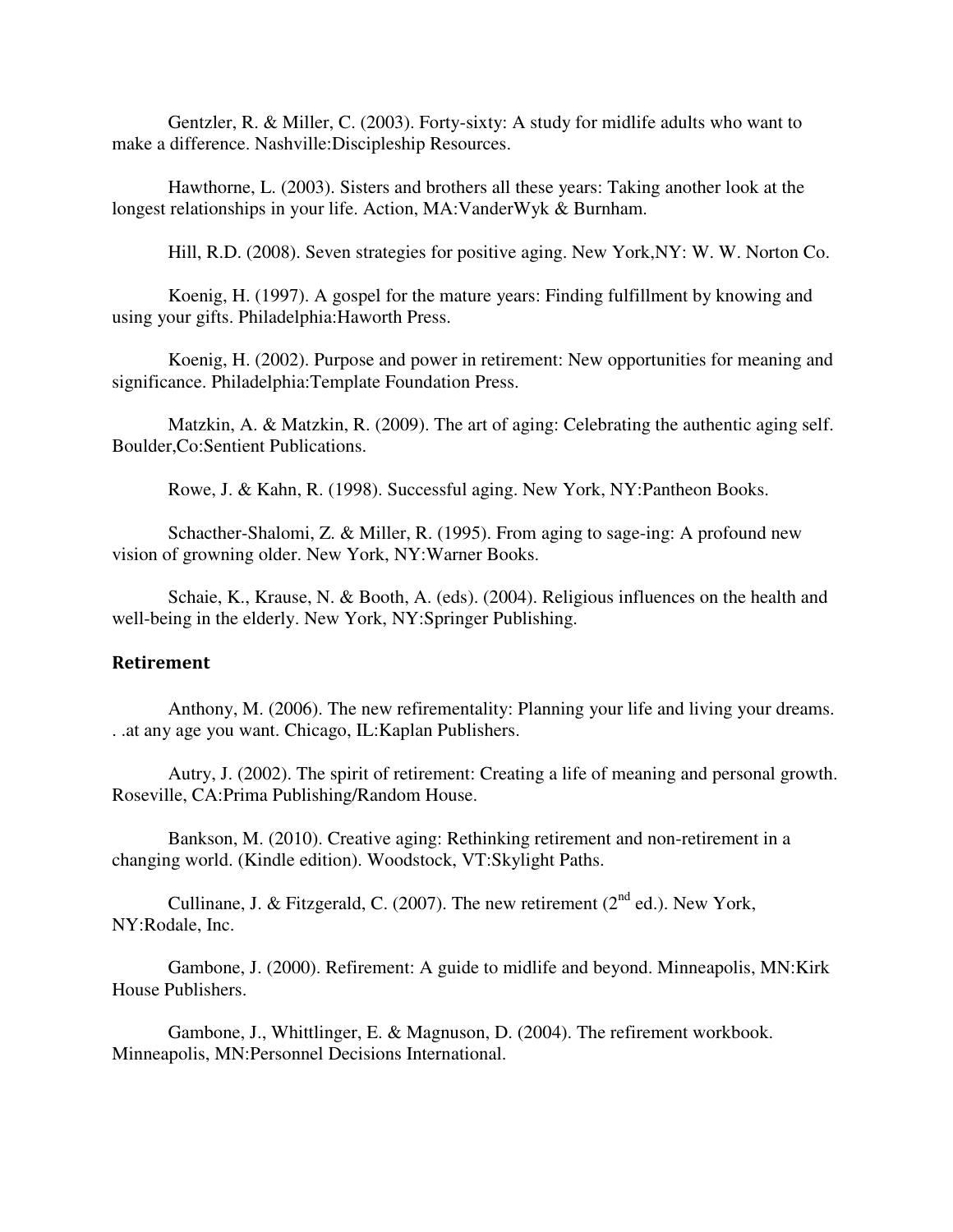Hansen, R. (2010). Shaping a life of significance for retirement. Nashville, TN:Upper Room Books.

Koenig, H. (2002). Purpose and power in retirement: New opportunities for meaning and significance. Philadelphia:Template Foundation Press.

 Rentsch, G. (2008). Smart women don't retire – they break free. New York, NY:Springboard Press.

Sedlar, J. & Miners, R. (2003). Don't retire, rewire! New York, NY:The Penguin Group.

 Stone, M. & Stone, H. (2004), Too young to retire: 101 ways to start the rest of your life. New York, NY:The Penguin Group.

#### Spirituality

Address, R. & Rosenkranz, A. (2005). To honor and respect: A program and resource guide for congregations on sacred aging. New York, New York, NY:URJ Press.

Aging, spirituality and religion: A handbook. (2003). M.Kimble, S. McFadden, & J. Ellor (eds.). Minneapolis:Augsburg Fortress Press.

Chittister, J. (2008). The gift of years: Growing old gracefully. New York, NY:Bluebridge.

Fischer, K. (1998). Winter grace: Spirituality and aging. Nashville:Upper Room Books.

Griffin, E. (2011). Souls in full sail: A Christian spirituality for the later years. Downers Grove, IL:InterVarsity Press.

Guenther, M. (1995). Toward holy ground: Spiritual directions for the second half of life. Boston:Cowley Publications.

Hamilton, L. (2007). Wisdom from the middle ages for middle aged women. New York, NY:Church Publishing.

Ingram, K. (2003). Wine at the end of the feast: Embracing spiritual changes as you age. Chicago, IL:Loyola Press.

Morgan, R. (2002). Remembering your story: Creating your own spiritual autobiography. Nashville, TN:Upper Room Books.

Nouwen, H. & Gaffney, W. (1974). Aging: The fulfillment of life. New York, NY:Doubleday.

Nouwen, H. (1996). Can you drink the cup? Notre Dame, IN:Ave Maria Press.